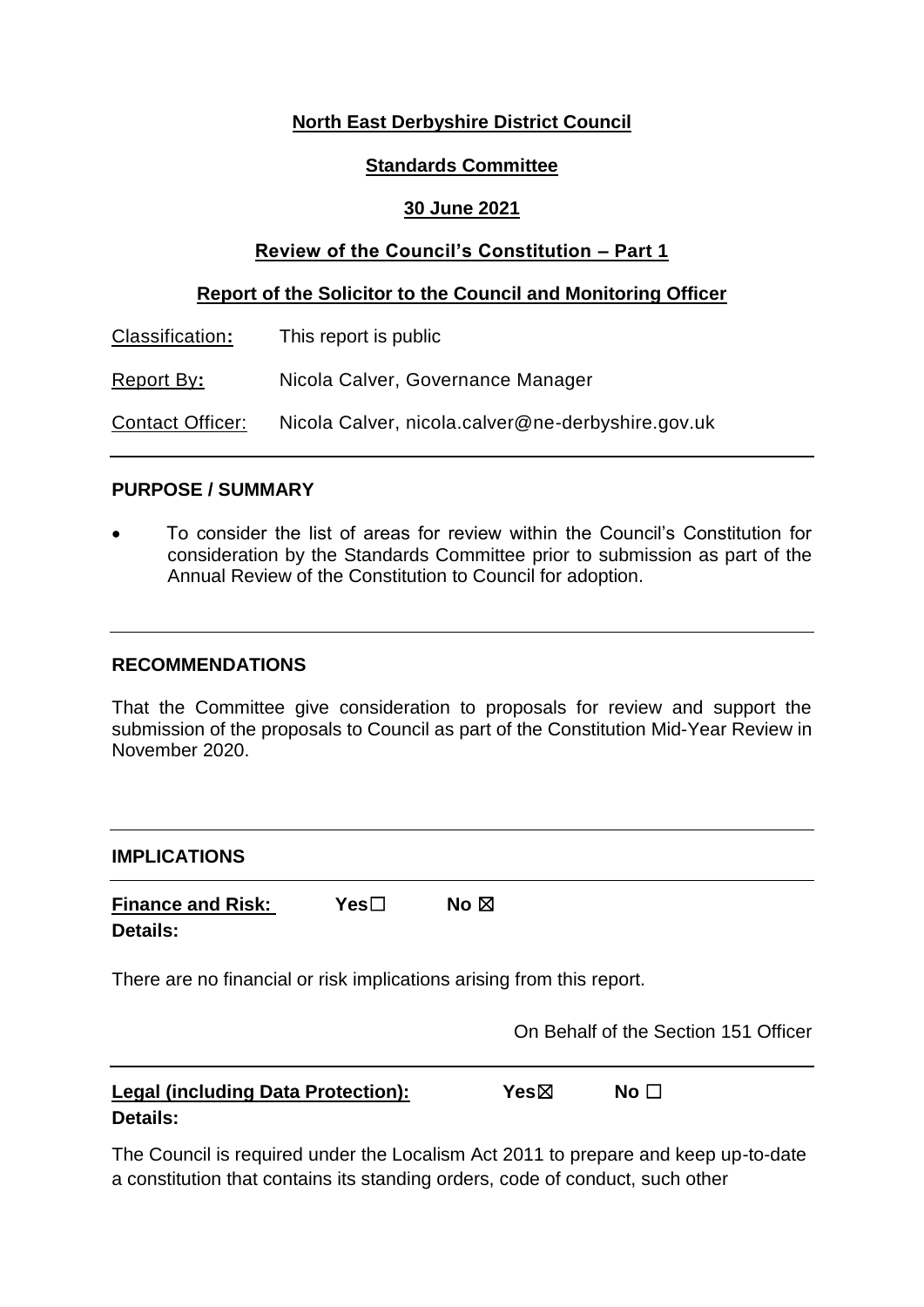information that the Secretary of State may direct, and any other information that the Authority considers appropriate.

On Behalf of the Solicitor to the Council

## **Staffing: Yes**☐ **No** ☒ **Details:**

There are no staffing implications arising from this report

On behalf of the Head of Paid Service

## **DECISION INFORMATION**

| <b>Decision Information</b>                                                                                                                                                                                                                                                                                                                                                                 |                                       |
|---------------------------------------------------------------------------------------------------------------------------------------------------------------------------------------------------------------------------------------------------------------------------------------------------------------------------------------------------------------------------------------------|---------------------------------------|
| Is the decision a Key Decision?<br>A Key Decision is an executive decision which has a<br>significant impact on two or more District wards or<br>which results in income or expenditure to the Council<br>above the following thresholds:<br><b>BDC:</b><br>Revenue - £75,000 $\Box$ Capital - £150,000 $\boxtimes$<br><b>NEDDC:</b><br>Revenue - £100,000 $\Box$ Capital - £250,000 $\Box$ | <b>No</b>                             |
| ⊠ Please indicate which threshold applies                                                                                                                                                                                                                                                                                                                                                   |                                       |
| Is the decision subject to Call-In?<br>(Only Key Decisions are subject to Call-In)                                                                                                                                                                                                                                                                                                          | <b>No</b>                             |
| <b>District Wards Significantly Affected</b>                                                                                                                                                                                                                                                                                                                                                | None                                  |
| <b>Consultation:</b>                                                                                                                                                                                                                                                                                                                                                                        | Yes                                   |
| Leader / Deputy Leader $\square$ Cabinet / Executive $\square$<br>SAMT□ Relevant Service Manager ⊠<br>Members $\Box$ Public $\Box$<br>Other $\Box$                                                                                                                                                                                                                                          | Details:<br>Click here to enter text. |

**Links to Council Ambition (BDC)/Council Plan (NED) priorities or Policy Framework including Climate Change, Equalities, and Economics and Health implications.**

Good Governance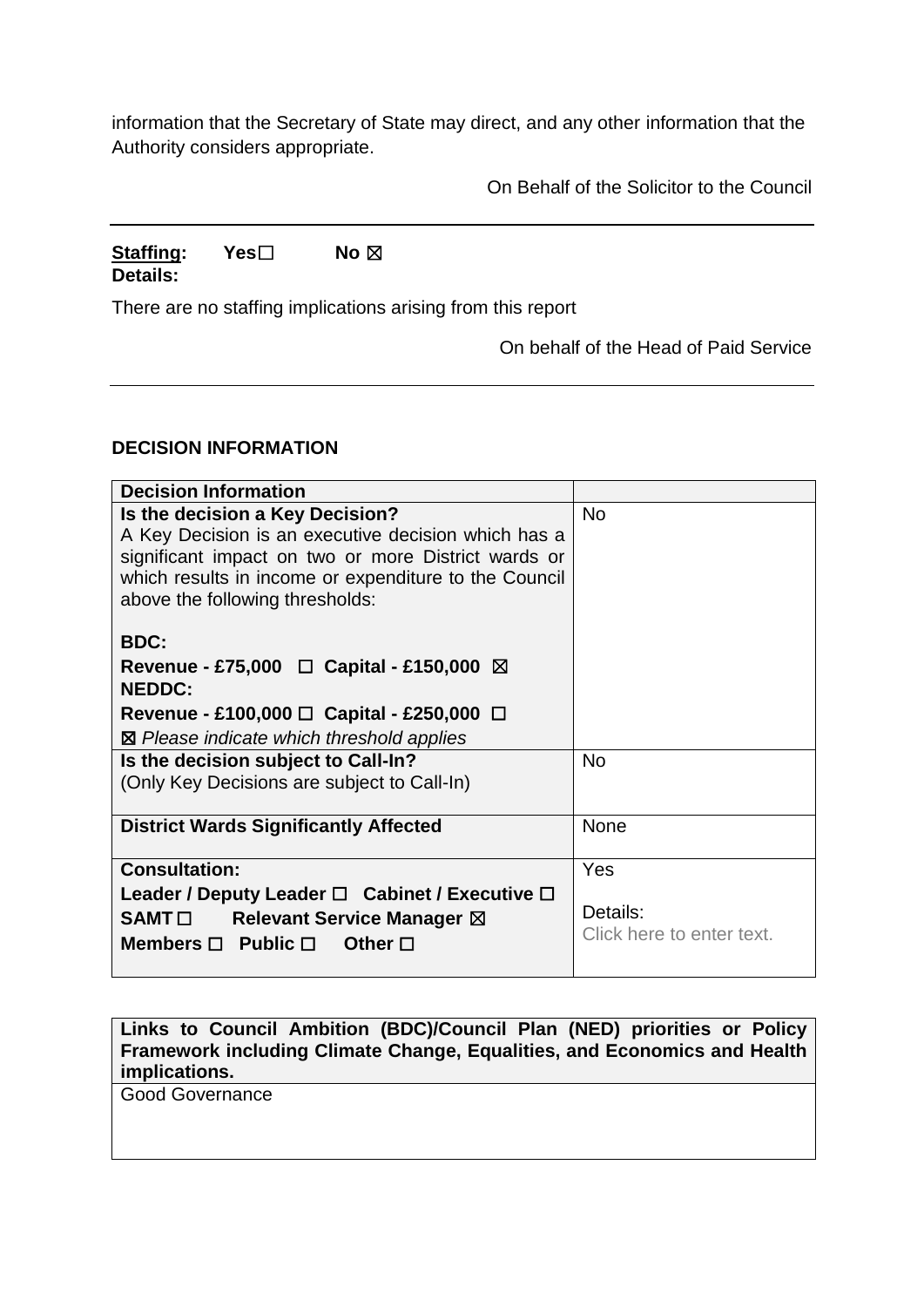## **REPORT DETAILS**

### **1 Background**

- 1.1 The Constitution is the Council's 'rulebook'. It sets out how the Council operates and how it makes decisions. Council approved its latest version of the Constitution at the Annual Council meeting in April 2021.
- 1.2 One of the functions of the Standards Committee is to undertake an annual review of the Council's Constitution to ensure it is up to date and in line with legislation and current circumstances. The following areas have been identified for review in 2021;
	- Questions by Members
	- Debt Write Off
	- Delegation Scheme Amendments
	- Petition Scheme
	- Proper Officer Provisions
	- New Forum TORs
	- New JSCC TORs
	- Employee Code of Conduct / Employment Rules
	- Minor wording changes or updating of job titles (housekeeping)
- 1.3 The table below sets out how these areas of review will be considered over the municipal year and where the matters need to be considered by other Committees for consultation, these have been identified.

| <b>Area for Review</b>                                               | <b>Lead Officer</b>                        | Dates for<br><b>Consideration</b>           |
|----------------------------------------------------------------------|--------------------------------------------|---------------------------------------------|
| <b>Questions by Members</b>                                          | Governance Manager                         | 30/06/21                                    |
| Debt Write Off                                                       | <b>Monitoring Officer</b>                  | 30/06/21                                    |
| <b>Delegation Scheme</b><br>Amendments                               | Governance Manager                         | 30/06/21                                    |
| <b>New JSCC TORs</b>                                                 | Governance Manager /<br>HR and OD Manager  | 30/06/21                                    |
| <b>Petition Scheme</b>                                               | <b>Monitoring Officer</b>                  | September                                   |
| <b>Proper Officer Provisions</b>                                     | Governance Manager /<br>Legal Team Manager | September                                   |
| <b>New Forum TORs</b>                                                | Director of Growth and<br>ED               | September                                   |
| <b>Employee Code of</b><br>Conduct                                   | HR and OD Manager                          | November                                    |
| Minor wording changes or<br>updating of job titles<br>(housekeeping) | <b>Governance Officers</b>                 | <b>Once final draft version</b><br>produced |

1.4 The areas for review for this meeting in the above table and list are detailed in the appendices to the report and set out the proposal and/or rationale and the sections of the Constitution to be amended.